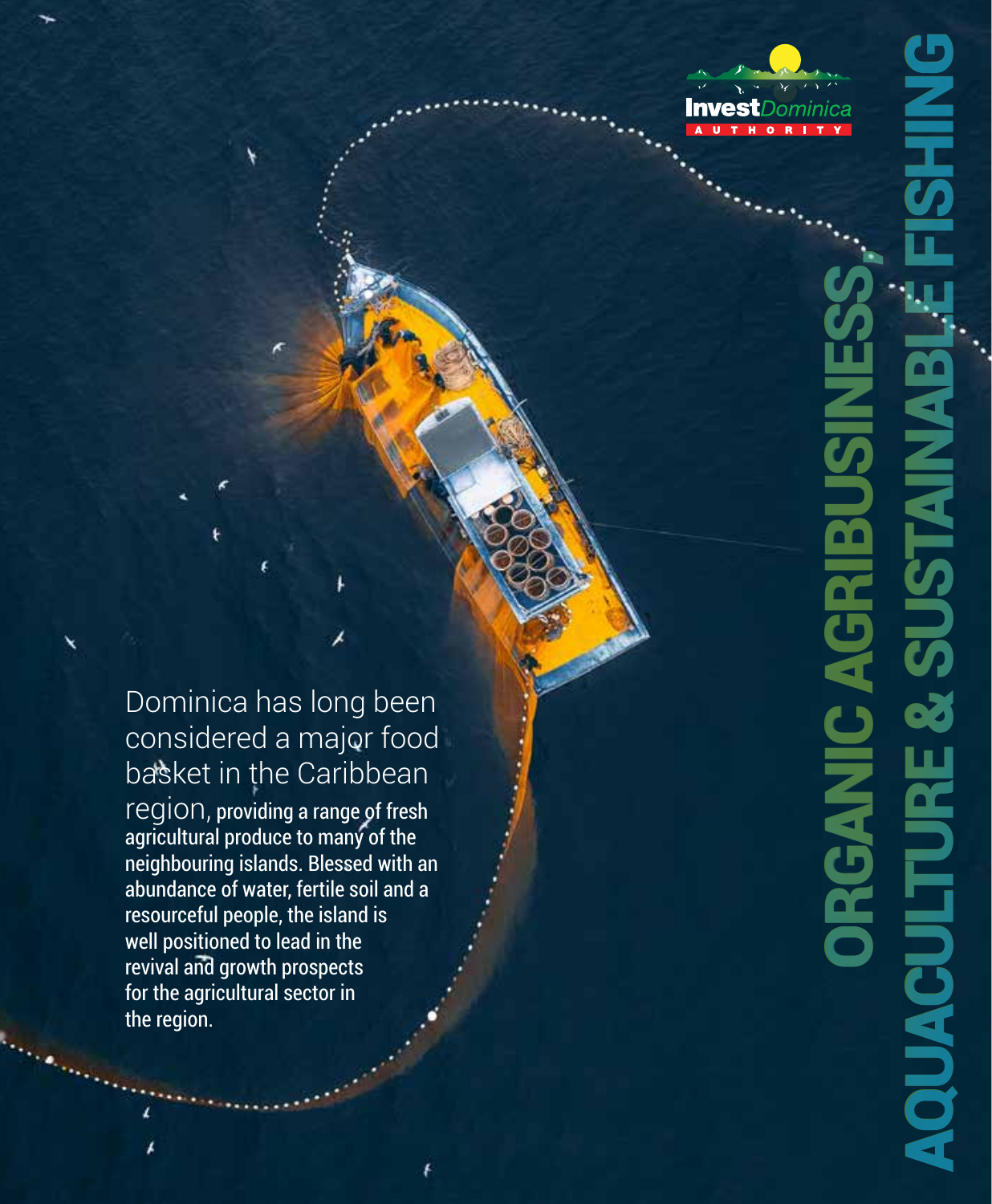National food security, trade in agricultural produce, and health and wellness remain major global concerns, and therefore countries with the capacity to build a sustainable food and agricultural sector are pivotal in meeting Sustainable Development Goals 2 & 3 in particular.

Dominica is therefore seeking to reposition its agribusiness sector as a major pillar of its new<br>economic development thrust through. economic development thrust through, enhancement in organic agriculture, and development of the marine and aquaculture sub-sectors. The global organic market has experienced tremendous growth in recent years, is projected to grow further, and its suitability for small-scale cultivation make it a perfect fit for Small Island Developing States (SIDS) like Dominica.

Globally, organic food surpassed USD 100 billion for the first time in 2018. The biggest market for organic produce is the United States, which Dominica could effectively export to, as well as provide organic produce for the local and regional markets. Similarly, the United States is one of the largest importers of seafood by value. The total import value of edible and nonedible fishery products was USD 40.3 billion in 2018, an increase of USD 1.9 billion or 5% compared with 2017. Dominica presents opportunities to fill these gaps.

Dominica's high biodiversity, fertile soil, and a tropical climate as well as low pollution levels and the reputation as the "nature island" create unique investment opportunities for organic farming, sustainable fishing, and aquaculture.

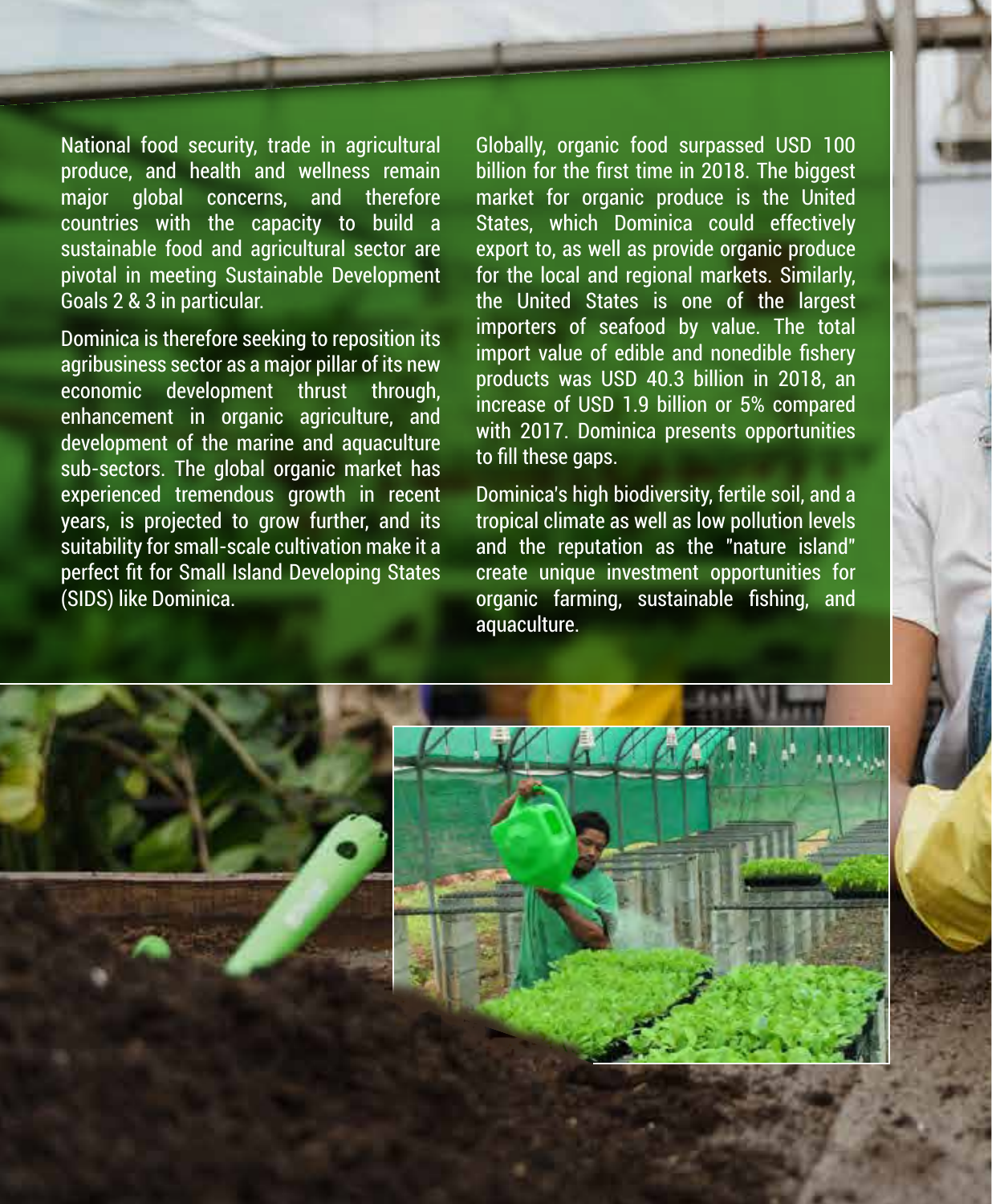

With 33% of the total area of Dominica being rich agricultural land, biodiversity and secure spring and surface water sources and its long tradition to produce top quality agricultural products, provide ideal conditions for organic farming, aquaculture and fishing.

The national policy to becoming the first climate resilient nation by 2030 and the drive to attract sustainable development with low impact on the environment sets Dominica as a hub for organic farming and aquaculture.

**AGRIBUSINESS, AQUACULTURE & SUSTAINABLE FISHING SECTOR**

**AGRIBUSINESS, AQUACULTURE & SUSTAINABLE FISHING SECTOR** 

- The island's biodiversity lends itself to research and development into many of these important areas of development.
- With 28,500 sq. km of exclusive economic zone for marine activity, 148 km of coastline, numerous fresh-water lakes and marine and freshwater resources coupled with the increase global demand for sustainable sourced seafood, Dominica has great potential for new investment in sustainable fishing.